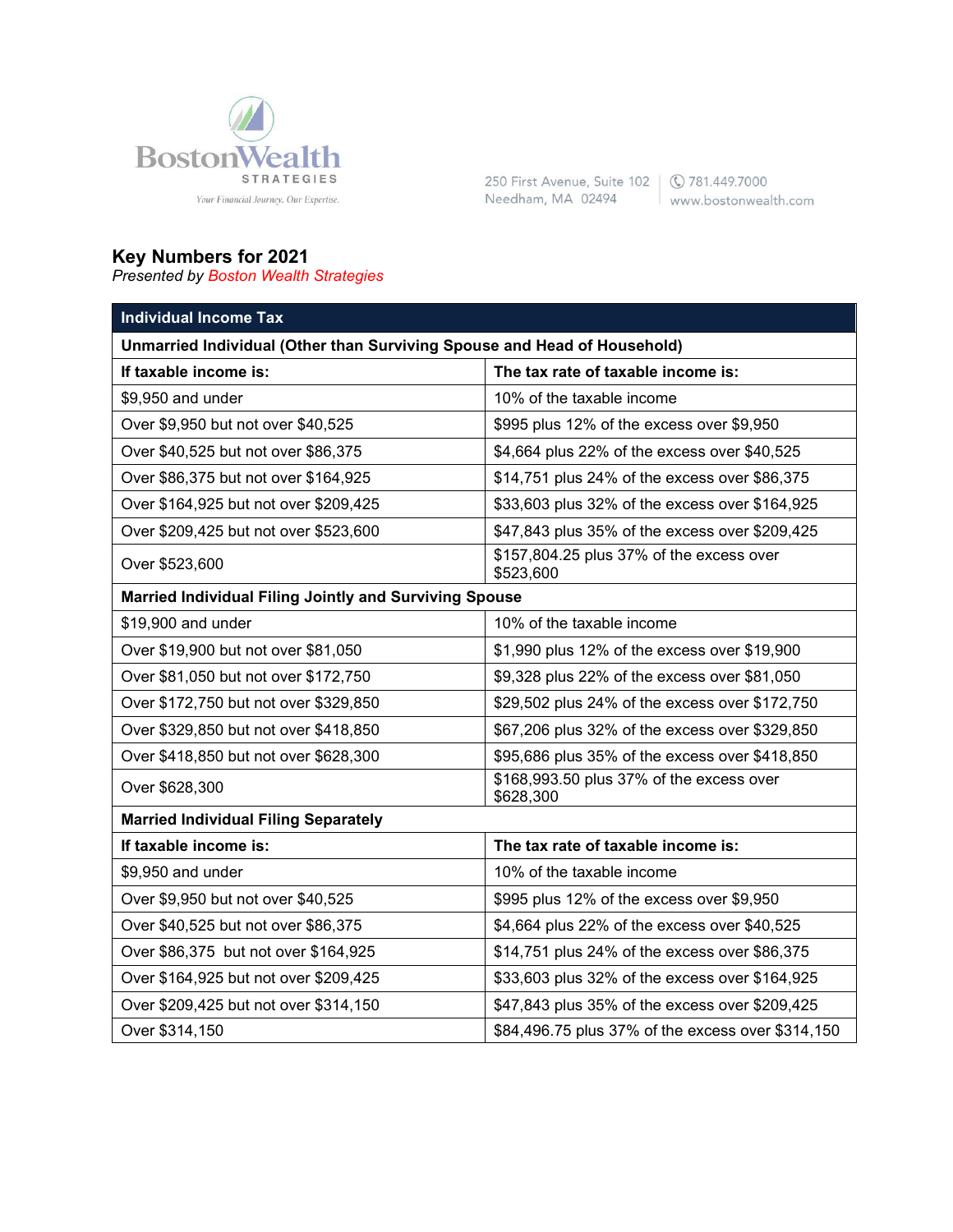| <b>Head of Household</b>              |                                                 |  |
|---------------------------------------|-------------------------------------------------|--|
| If taxable income is:                 | The tax rate of taxable income is:              |  |
| \$14,200 and under                    | 10% of the taxable income                       |  |
| Over \$14,200 but not over \$54,200   | \$1,420 plus 12% of the excess over \$14,200    |  |
| Over \$54,200 but not over \$86,350   | \$6,220 plus 22% of the excess over \$54,200    |  |
| Over \$86,350 but not over \$164,900  | \$13,293 plus 24% of the excess over \$86,350   |  |
| Over \$164,900 but not over \$209,400 | \$32,145 plus 32% of the excess over \$164,900  |  |
| Over \$209,400 but not over \$523,600 | \$46,385 plus 35% of the excess over \$209,400  |  |
| Over \$523,600                        | \$156,355 plus 37% of the excess over \$523,600 |  |

| <b>Trusts and Estates</b>          |                                              |
|------------------------------------|----------------------------------------------|
| If taxable income is:              | The tax is:                                  |
| $$2,650$ and under                 | 10% of the taxable income                    |
| Over \$2,650 but not over \$9,550  | \$265 plus 24% of the excess over \$2,650    |
| Over \$9,550 but not over \$13,050 | \$1,921 plus 35% of the excess over \$9,550  |
| Over \$13,050                      | \$3,146 plus 37% of the excess over \$13,050 |

## **Qualified Business Income**

For taxable years beginning in 2021, the threshold amount under Section 199A(e)(2) is \$329,800 for married individuals filing jointly, \$164,925 for married individuals filing separately, and \$164,900 for unmarried individuals and heads of households.

[The Tax Cuts and Jobs Act](https://taxfoundation.org/final-tax-cuts-and-jobs-act-details-analysis/) (TCJA) reduced the U.S. federal corporate income tax rate from 35 percent to 21 percent.

| <b>Standard Deductions</b>                     |          |                                     |          |
|------------------------------------------------|----------|-------------------------------------|----------|
| Married Filing Jointly<br>and Surviving Spouse | \$25,100 | <b>Married Filing</b><br>Separately | \$12,550 |
| Single                                         | \$12,550 | Head of Household                   | \$18,800 |

## **Kiddie Tax**

Applies to unearned income more than \$2,200 for children younger than 18 (and full-time students between ages 19 and 24 whose earned income does not exceed half of their support for the year).

The TCJA modified the tax rates and brackets to calculate the tax on unearned income. The SECURE Act of 2019, however, rolled back the kiddie tax to pre-2018 rules. Therefore, net unearned income over the threshold amount of \$2,200 for 2020 is taxed using the parents' tax rates.

| <b>AMT</b>                                                |                  |                 |
|-----------------------------------------------------------|------------------|-----------------|
|                                                           | <b>Exemption</b> | <b>Phaseout</b> |
| Married Individual Filing Jointly and Surviving<br>Spouse | \$114,600        | \$1,047,200     |
| Single                                                    | \$73,600         | \$523,600       |
| <b>Married Individual Filing Separately</b>               | \$57,300         | \$523,600       |
| <b>Trusts and Estates</b>                                 | \$25,700         | \$85,650        |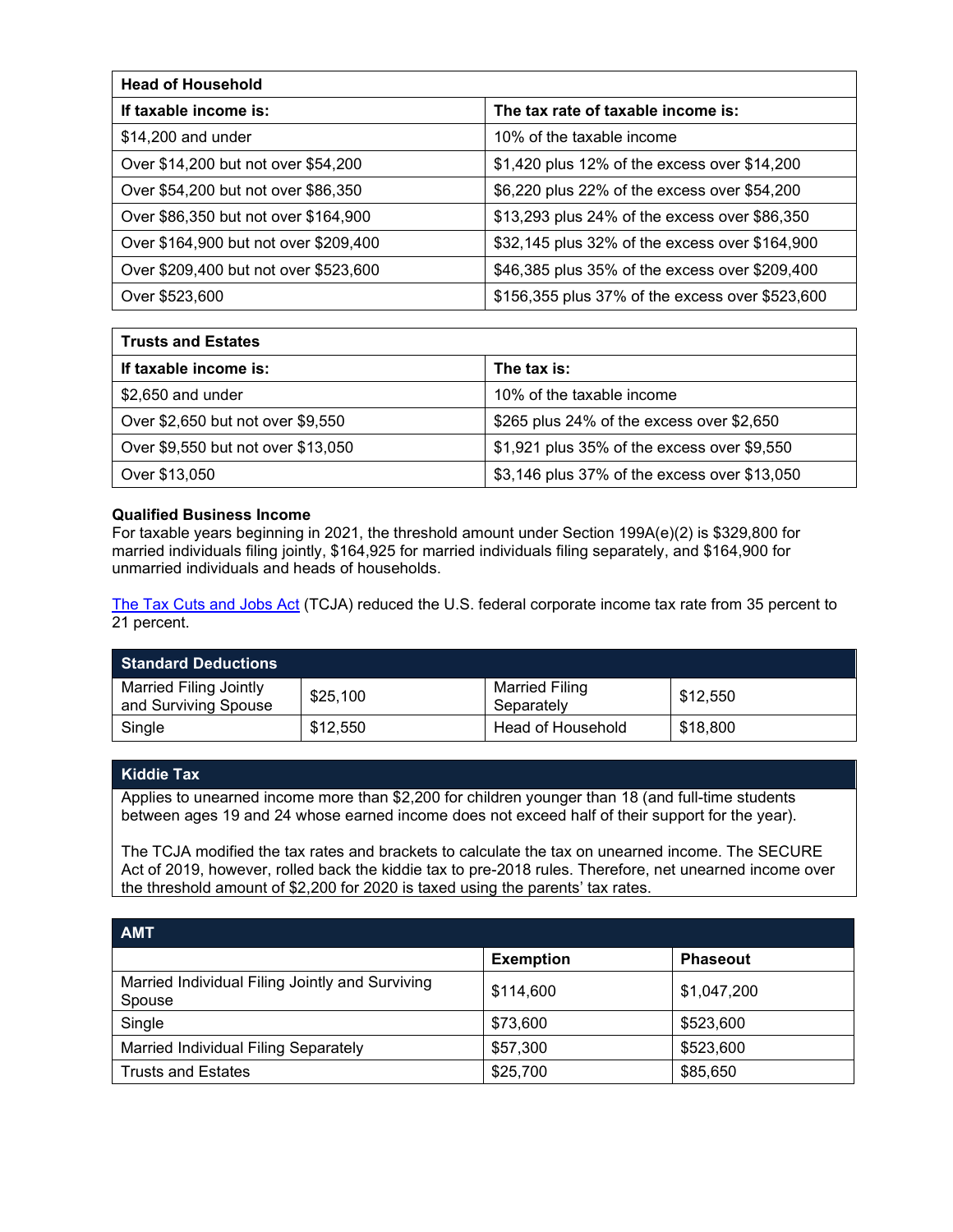| <b>Long-Term Capital Gains and Qualified Dividend Tax</b> |           |                                                                                                                                                                                       |                               |
|-----------------------------------------------------------|-----------|---------------------------------------------------------------------------------------------------------------------------------------------------------------------------------------|-------------------------------|
| <b>Capital Gains Tax Rate</b>                             |           | <b>Unmarried</b>                                                                                                                                                                      | <b>Married Filing Jointly</b> |
| 20%*                                                      |           | $$445,831+$                                                                                                                                                                           | $$501,601+$                   |
| 15%*                                                      |           | \$40,401-\$445,830                                                                                                                                                                    | \$80,801-\$501,600            |
| 0%                                                        |           | $$0 - $40,400$                                                                                                                                                                        | \$0-\$80,800                  |
|                                                           |           | *Additional 3.8% unearned income Medicare contribution tax applies to the lesser of net<br>investment income or modified adjusted gross income (MAGI) above the following thresholds: |                               |
| <b>Married Filing Jointly</b>                             | \$250,000 | <b>Married Filing</b><br>Separately                                                                                                                                                   | \$125,000                     |
| Single                                                    | \$200,000 | Head of Household                                                                                                                                                                     | \$200,000                     |

| <b>Health Savings Account (HSA) Maximum Contribution Limits</b> |                                                       |  |
|-----------------------------------------------------------------|-------------------------------------------------------|--|
| Self-Only Coverage                                              | If younger than $55: $3,600$<br>If age 55-65: \$4,600 |  |
| <b>Family Coverage</b>                                          | If younger than $55: $7,200$<br>If age 55-65: \$8,200 |  |

| <b>Retirement Plan Limits</b>                                  |           |
|----------------------------------------------------------------|-----------|
| 401(k), SARSEP, Section 457(b), 403(b) Elective Deferral Limit | \$19,500  |
| Age 50+ Catch-Up for 401(k), SARSEP, 457(b), 403(b)            | \$6,500   |
| <b>SIMPLE Elective Deferral Limit</b>                          | \$13,500  |
| Age 50+ Catch-Up for SIMPLE IRA                                | \$3,000   |
| Traditional and Roth IRA Contributions                         | \$6,000   |
| Age 50+ Catch-Up for IRA and Roth IRA                          | \$1,000   |
| Section 415 Limit (Defined Contribution Plan)                  | \$58,000  |
| Defined Benefit Plan Benefit Limit                             | \$230,000 |
| Annual Compensation Limit for QRP, SEP, and 403(b)             | \$290,000 |
| <b>Highly Compensated Definition</b>                           | \$130,000 |
| <b>Control Employee</b>                                        | \$115,000 |
| Key Employee in Top-Heavy Plan Definition                      | \$185,000 |

| <b>IRA Deduction Phaseout for Active Participants</b>                                    |                     |                             |
|------------------------------------------------------------------------------------------|---------------------|-----------------------------|
| <b>Filing Status</b>                                                                     | <b>Starting at:</b> | <b>Fully Phased Out at:</b> |
| Single or Head of Household                                                              | \$66,000            | \$76,000                    |
| Married Filing Jointly or Qualifying Widow(er)                                           | \$105,000           | \$125,000                   |
| Married Filing Jointly and Spouse Is Active<br>Participant in an Employer Plan           | \$198,000           | \$208,000                   |
| Married Filing Separately and Either Spouse Is<br>Active Participant in an Employer Plan | \$0                 | \$10,000                    |

| <b>Roth Contribution Income Limits</b> |                     |                             |
|----------------------------------------|---------------------|-----------------------------|
| <b>Filing Status</b>                   | <b>Starting at:</b> | <b>Fully Phased Out at:</b> |
| Single                                 | \$125,000           | \$140,000                   |
| <b>Married Filing Jointly</b>          | \$198,000           | 208,000                     |
| <b>Married Filing Separately</b>       | \$0                 | \$10,000                    |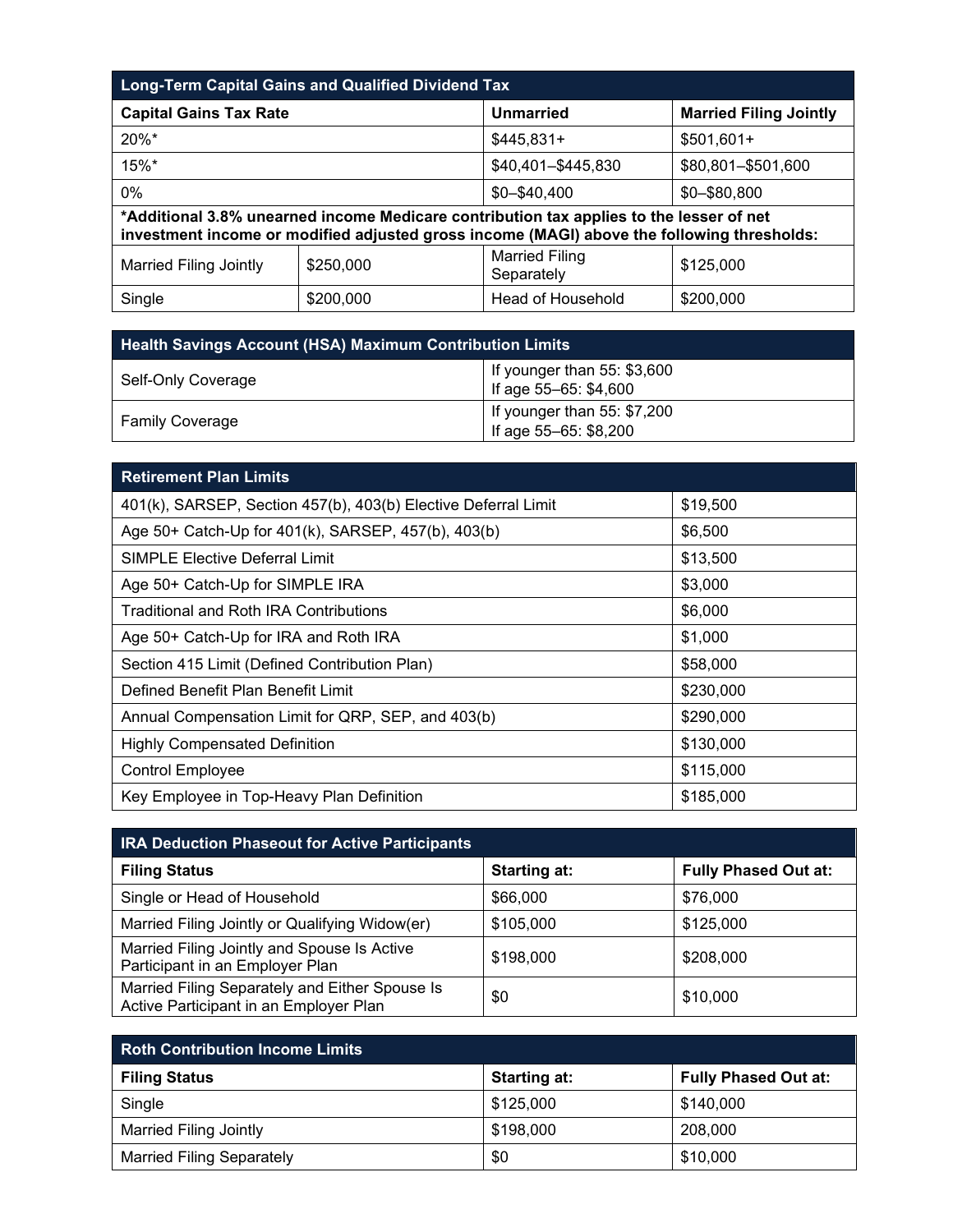| <b>Business Health Insurance</b>                              |          |
|---------------------------------------------------------------|----------|
| Health Insurance Premium Deduction for Self-Employed          | 100%     |
| Limit on Employee Health Insurance Credit for Small Employers | \$27.800 |

| <b>Education Planning</b>                                                                |                                                                                              |
|------------------------------------------------------------------------------------------|----------------------------------------------------------------------------------------------|
| U.S. Savings Bond Income Exclusion Phaseout                                              | Modified AGI \$124,800 to \$154,800 (joint)<br>Modified AGI \$83,200 to \$98,200 (others)    |
| Coverdell Education Savings Account (Education IRAs)<br><b>Annual Contribution Limit</b> | \$2,000                                                                                      |
| <b>Coverdell Education Savings Account Phaseout</b>                                      | Modified AGI \$190,000 to \$220,000 (joint)<br>Modified AGI \$95,000 to \$110,000 (others)   |
| \$2,500 American Opportunity Tax (HOPE) Credit<br>Phaseout                               | Modified AGI \$160,000 to \$180,000 (joint)<br>Modified AGI \$80,000 to \$90,000 (others)    |
| \$2,000 Lifetime Learning Credit Phaseout                                                | Modified AGI in excess of \$119,000 (joint)<br>Modified AGI in excess of \$59,000 (others)   |
| Phaseout of \$2,500 Interest Deduction on Education<br>Loans                             | Modified AGI \$140,000 to \$170,000 (joint)<br>Modified AGI \$70,000 to \$85,000 (others)    |
| 2020-2021 Tuition and Fees Increase at a 4-Year<br>College                               | Public college: 1.1% in-state student;<br>0.9% out-of-state student<br>Private college: 2.1% |
| 2020-2021 Total Average Yearly Cost at a 4-Year<br>College                               | \$26,820 public in-state;<br>\$43,280 public out-of-state;<br>\$54,880 private               |

| <b>Federal Estate and Gift Tax</b>               |              |  |
|--------------------------------------------------|--------------|--|
| Annual Gift Tax Exclusion per Donee              | \$15,000     |  |
| Annual Gift Exclusion to Non-U.S.-Citizen Spouse | \$159,000    |  |
| <b>Estate Tax Exemption</b>                      | \$11,700,000 |  |
| Lifetime Gift Tax Exemption                      | \$11,700,000 |  |
| Generation-Skipping Transfer Tax Exemption       | \$11,700,000 |  |
| Special Use (Section 2032A) Valuation Reduction  | \$1,190,000  |  |

| <b>Long-Term Care Premium Deductions</b>                                        |         |  |  |
|---------------------------------------------------------------------------------|---------|--|--|
| Qualified LTC Insurance Deductions: Subject to 10% of AGI Medical Expense Floor |         |  |  |
| Age                                                                             | Limit   |  |  |
| 40 and younger                                                                  | \$450   |  |  |
| $41 - 50$                                                                       | \$850   |  |  |
| $51 - 60$                                                                       | \$1,690 |  |  |
| $61 - 70$                                                                       | \$4,520 |  |  |
| 71 and older                                                                    | \$5,640 |  |  |

**Please note:** Indemnity policy benefit payments that exceed the higher of the cost of long-term care or \$400 per day will be taxed as income.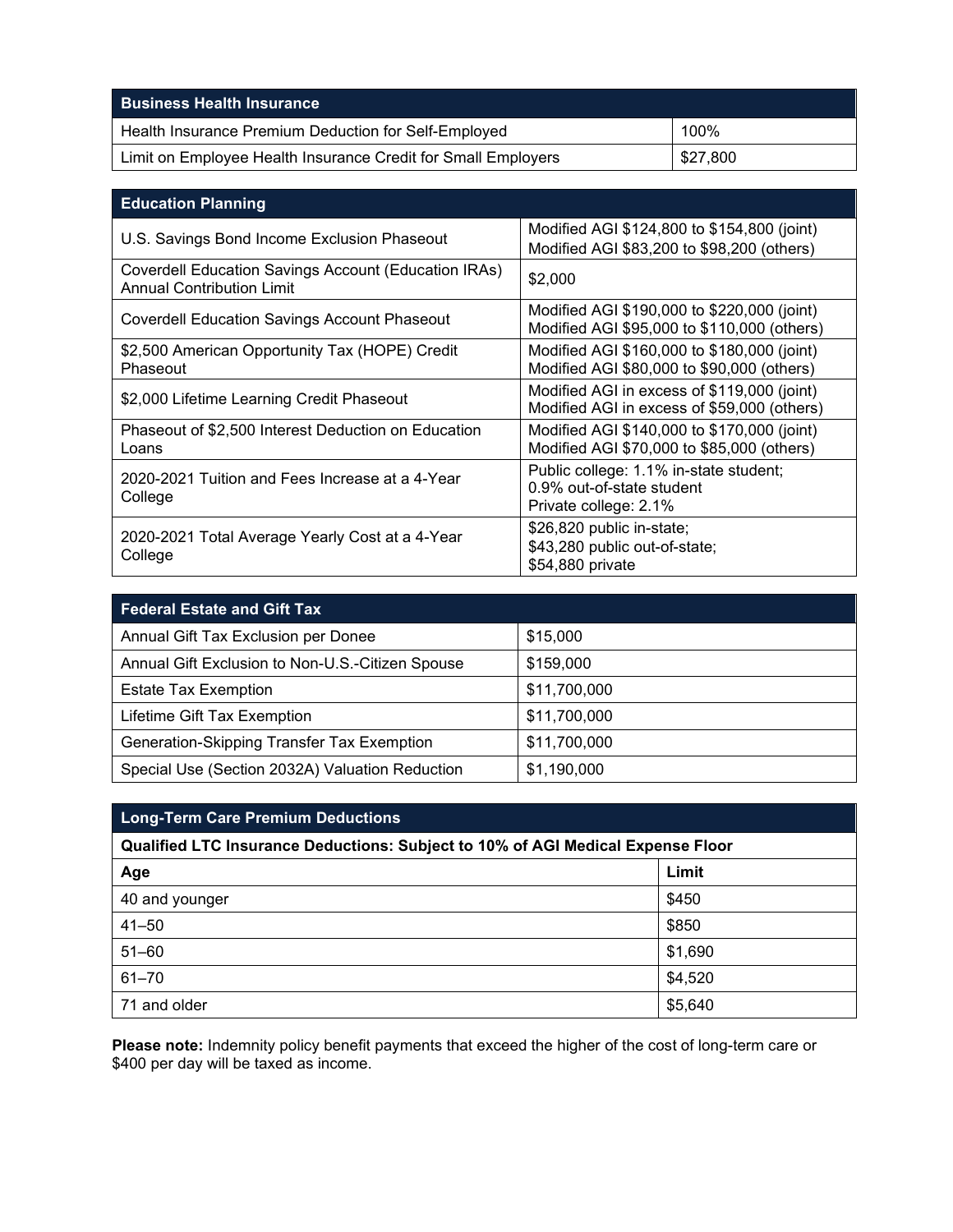| <b>Medicaid</b>                            |                                                    |
|--------------------------------------------|----------------------------------------------------|
| <b>Community Spouse Resource Allowance</b> | \$25,728 minimum; \$128,640 maximum                |
| Monthly Maintenance Allowance              | \$2,113.75 minimum; \$3,216 maximum                |
| Home Equity Limit                          | \$595,000 (state can opt to increase to \$893,000) |
| "Income Cap" State Income Limit            | \$2,349                                            |

**Please note:** These are 2020 limits. We're awaiting the release of 2021 numbers from the government.

| <b>Social Security</b>                        |                                                                      |
|-----------------------------------------------|----------------------------------------------------------------------|
| <b>CPI Increase in Benefits</b>               | 1.3%                                                                 |
| Maximum Monthly Benefit at Full Retirement    | \$3,148 month                                                        |
| Retirement Earnings Exempt Amount Under FRA   | \$18,960; \$1 withheld for every \$2 earned more<br>than this amount |
| Retirement Earnings Exempt Amount Year of FRA | \$50,520; \$1 withheld for every \$3 earned more<br>than this amount |

| <b>Medicare</b>                                                                |                                                                                                                 |
|--------------------------------------------------------------------------------|-----------------------------------------------------------------------------------------------------------------|
| Medicare Part A (if applicable)<br><b>Monthly Premium</b>                      | \$471 for fewer than 30 quarters of coverage<br>\$259 for between 30 and 39 quarters of<br>coverage             |
| Medicare Part A<br>Deductible and Coinsurance                                  | $$1,484$ for 1–60 days<br>An additional \$371 for 61-90 days<br>\$742 for 91–150 days<br>All costs $> 150$ days |
| Medicare Part A<br>Deductible for Skilled Nursing Facility in a Benefit Period | \$185.50 per day during 21-100 days                                                                             |
| Medicare Part B<br>Deductible                                                  | \$203 per year                                                                                                  |

| <b>Medicare Premium</b>                                                                                                    |                                                                                                                                                       |                                                                                                                                  |                                                                                                                                    |
|----------------------------------------------------------------------------------------------------------------------------|-------------------------------------------------------------------------------------------------------------------------------------------------------|----------------------------------------------------------------------------------------------------------------------------------|------------------------------------------------------------------------------------------------------------------------------------|
|                                                                                                                            |                                                                                                                                                       | <b>Individual Filer</b>                                                                                                          | <b>Married Filing Jointly</b>                                                                                                      |
| Medicare Part B<br><b>Monthly Premium</b><br>Some Medicare<br>beneficiaries may pay less if<br>certain conditions are met. | \$148.50<br>\$207.90<br>\$297.00<br>\$386.10<br>\$475.20<br>\$504.90                                                                                  | \$0-\$88,000<br>\$88,001-\$111,000<br>\$111,001-\$138,000<br>\$138,001-\$165,000<br>\$165,001-\$499,999<br>\$500,000 and greater | \$0-\$176,000<br>\$176,001-\$222,000<br>\$222,001-\$276,000<br>\$276,001-\$330,000<br>\$330,001-\$749,999<br>\$750,000 and greater |
| Medicare Part D Deductible                                                                                                 | The amount paid for Part D deductibles, copayments, and/or coinsurance<br>varies by plan.                                                             |                                                                                                                                  |                                                                                                                                    |
| Medicare Part D<br>Monthly Premium Surcharge                                                                               | (no surcharge)<br>$$12.30 + plan premium$<br>$$31.80 + plan premium$<br>$$51.20 + plan premium$<br>$$70.70 + plan premium$<br>$$77.10 + plan premium$ | \$0-\$88,000<br>\$88,001-\$111,000<br>\$111,001-\$138,000<br>\$138,001-\$165,000<br>\$165,001-\$499,999<br>\$500,000 and greater | \$0-\$176,000<br>\$176,001-\$222,000<br>\$222,001-\$276,000<br>\$276,001-\$330,000<br>\$330,001-\$749,999<br>\$750,000 and greater |

**Please note:** Medicare premiums are based on MAGI from two years prior to the current premium year. These are 2021 Medicare premium costs and thresholds and are based upon 2019 MAGI.